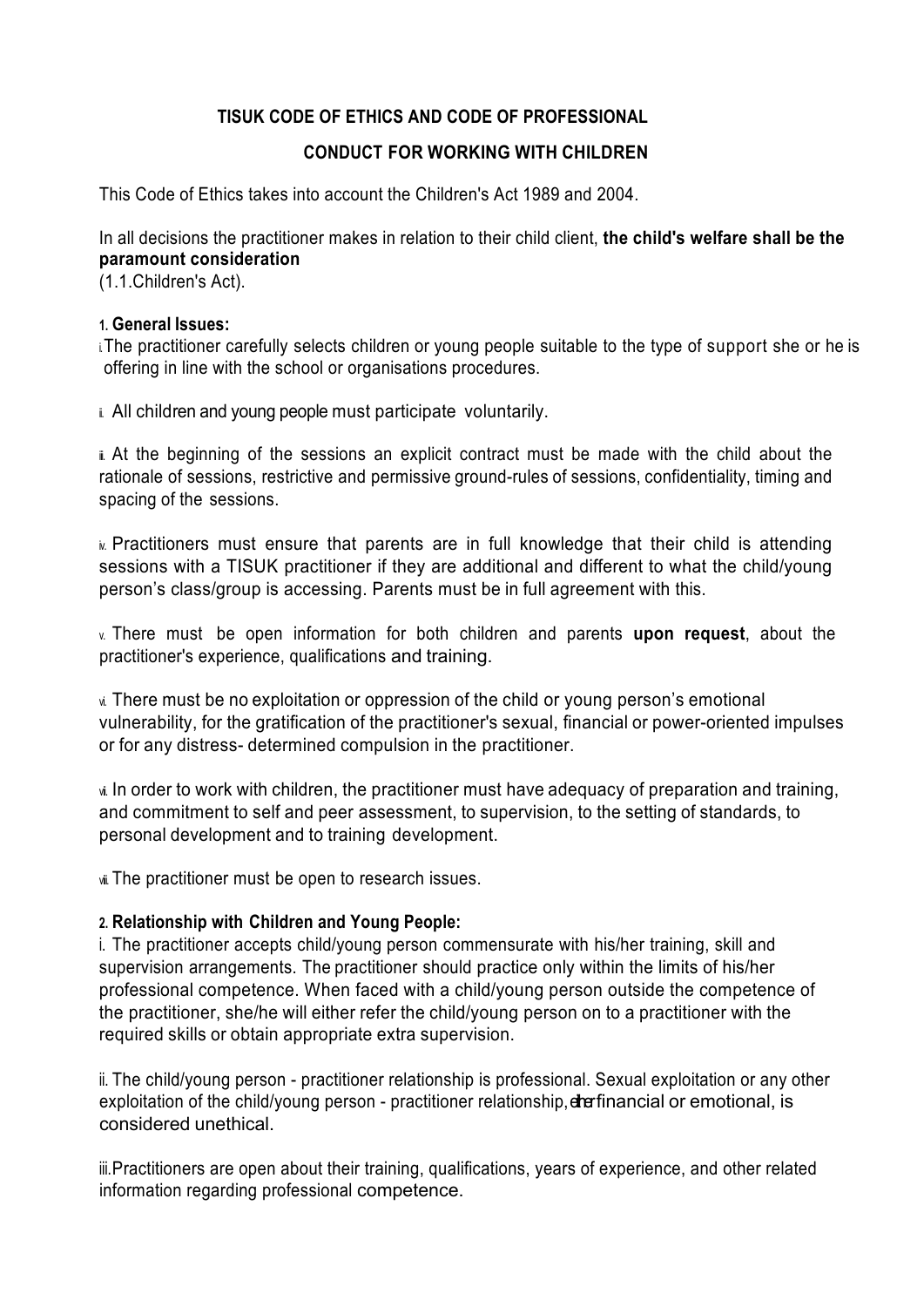iv.Practitioners maintain suitable facilities and conditions for the type of sessions provided.

v. Practitioners respect the dignity of clients and their worth as human beings.

### **3. Professional Issues:**

i. Practitioners maintain professional relationships with colleagues (skill sharing, support and concern for ethical issues, promotion of the theory, research, and practice of therapeutic interventions).

ii. Practitioners should support themselves sufficiently in life and manage their practice in such a way as to avoid burnout, over tiredness, overloading, which would adversely affect their ability to be fully present in the sessions.

iii.Practitioners do not discriminate against clients in terms of race, age, gender, sexual orientation, or belief systems. Practitioners should be most cognisant in not attempting to influence their clients with their own value systems and belief systems.

iv.Advertising shall be limited to accurate information regarding qualifications and services. Demeaning and comparative statements about other trainings or Practitioners are considered inappropriate.

#### **4.About the Sessions Themselves:**

i. The practitioner is clear that during the sessions she/he is acting in loco parentis and has full responsibility for the safety and welfare of the child during this time in line with the school/settings procedures.

ii.Should a child wish to leave a session part way through, the practitioner will ensure that there will be adequate supervision of the child until they are returned to another responsible adult.

iii. The practitioner will ensure that the child does not hurt himself physically in any way during the session and will take all adequate measures to ensure this.

iv. The dress of the Practitioner should be appropriate, e.g., she/he should not wear sexually provocative clothing.

v.Practitioners should always maintain therapeutic boundaries.

vi. Practitioners should not work under the influence of drugs or alcohol.

vii. Practitioners should recognise when they are not able to be fully present with children/young people and take appropriate action, e.g., a holiday, consider further supervision or personal therapy.

viii.Practitioners should see that they have sufficient time to assimilate the process and content of each session, i.e., there should be a sufficient time interval between one child and the next, and days not working.

ix. Any changes to the child/young person's regular session time, or any changes to the circumstances of the session, e.g., change of venue or time, must be made well in advance where possible.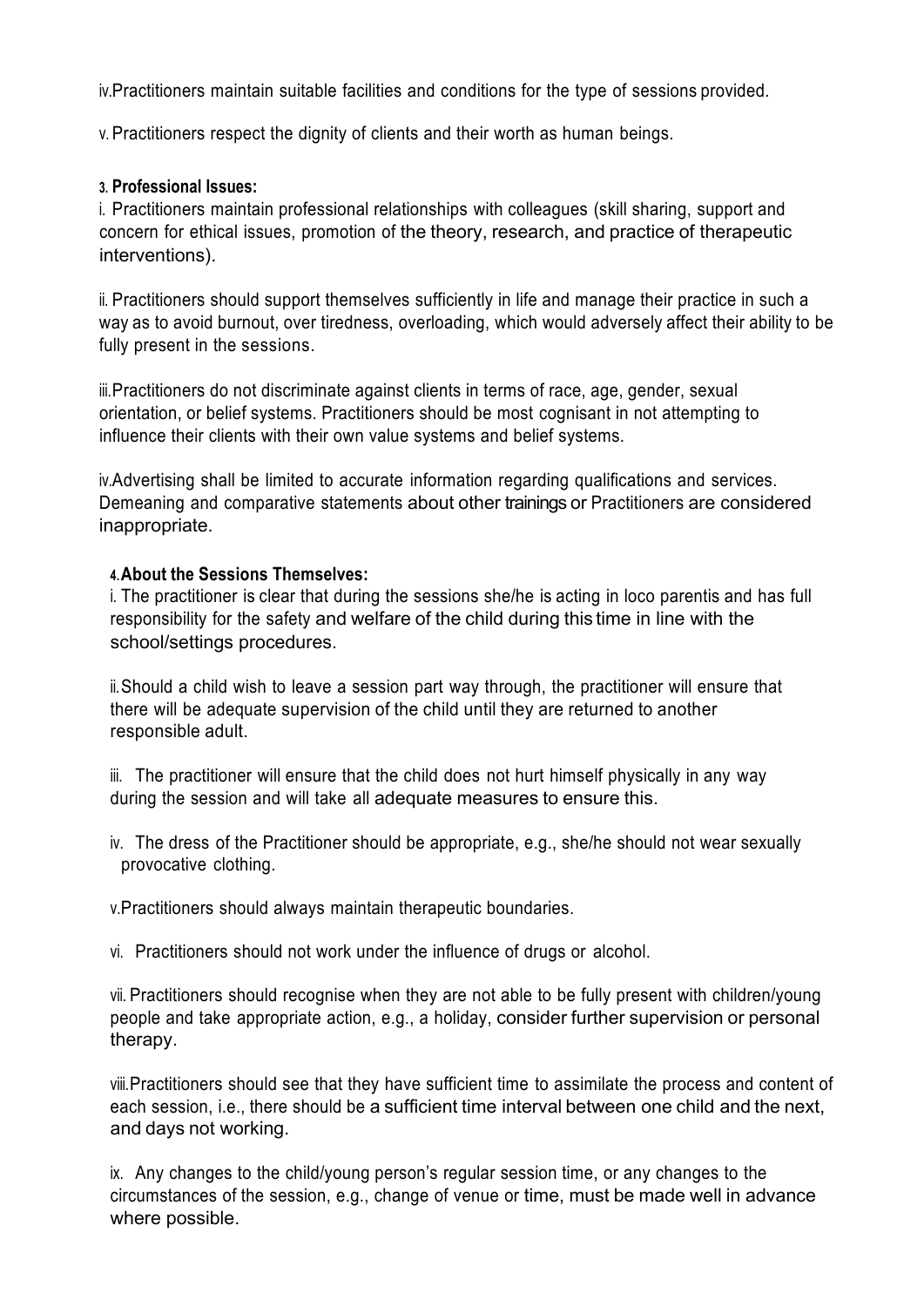x.Any necessary interruptions or termination of the session must be told to the child/young person well in advance to allow the child/young person time to discuss and work through this where possible.

xi. The child's parents should be very clear how to contact the Practitioner. This may be via the Practitioner's place of work.

xii. Practitioners should constantly monitor the usefulness and effectiveness of the session. If she or he feels that, over time, it is not proving useful, this should be looked at in supervision before considering referring on.

## **5.Touch policy (updated August 2019)**

TISUK is committed to establishing a safe physical and emotional learning environment where basic needs are met; safety measures are in place; and staff responses are consistent, predictable, and respectful.

Our approach to physical contact within the context of safe relationships is underpinned by research and evidence. 'Social touch is a powerful force in human development, shaping social reward, attachment, cognitive, communication, and emotional regulation from infancy and throughout life' (Cascioa et al 2019)

Touch is the earliest sense to develop and is significant in the way we perceive our own bodies and our sense of self. In the first months of life, touch is key in the development of secure attachment and the formation of relational bonds. Touch communicationis associated with immediate reductions in both behavioural (Stack and Muir, 1990) and physiological (Feldman et al., 2010b) response to stress.

In the classroom, positive, contingent touch from teachers has been demonstrated to increase ontask behaviour and decrease disruptive behaviour in young children (Wheldall et al., 1986). **It is right that DfE has now stipulated that schools cannot have a no touch policy** as physical intervention can have a profound impact on stressed out or dysregulated children, often preventing escalation and the need for exclusion or isolation. A "no touch policy" would be depriving to children who need to be soothed and calmed.

### **Legal Framework and terminology**

The current legal context and guidance is informed by the following documents

**DFE-00023-2014 Behaviour and Discipline in Schools** (updated 2016)

## **DFE 00295-2013 Use of Reasonable Force** (reviewed 2015)

Where touch is used to support a child/young person through reassurance, regulation at an early opportunity it is legally deemed to be '**physical intervention**'

Where the child's/voung person's movement is controlled either through passive physical contact, such as standing between pupils or blocking a pupil's path, or active physical contact such as leading a pupil by the arm out of a classroom, this is legally referred to as **'restrictive physical intervention'.**

**Bernard Allen 2014 Improving Guidance on Managing Risk and Restraint in Children's Services DFE-00023-2014** gives school staff the legal right and power to use **reasonable force** in specific circumstances to prevent pupils:

- committing an offence
- injuring themselves or others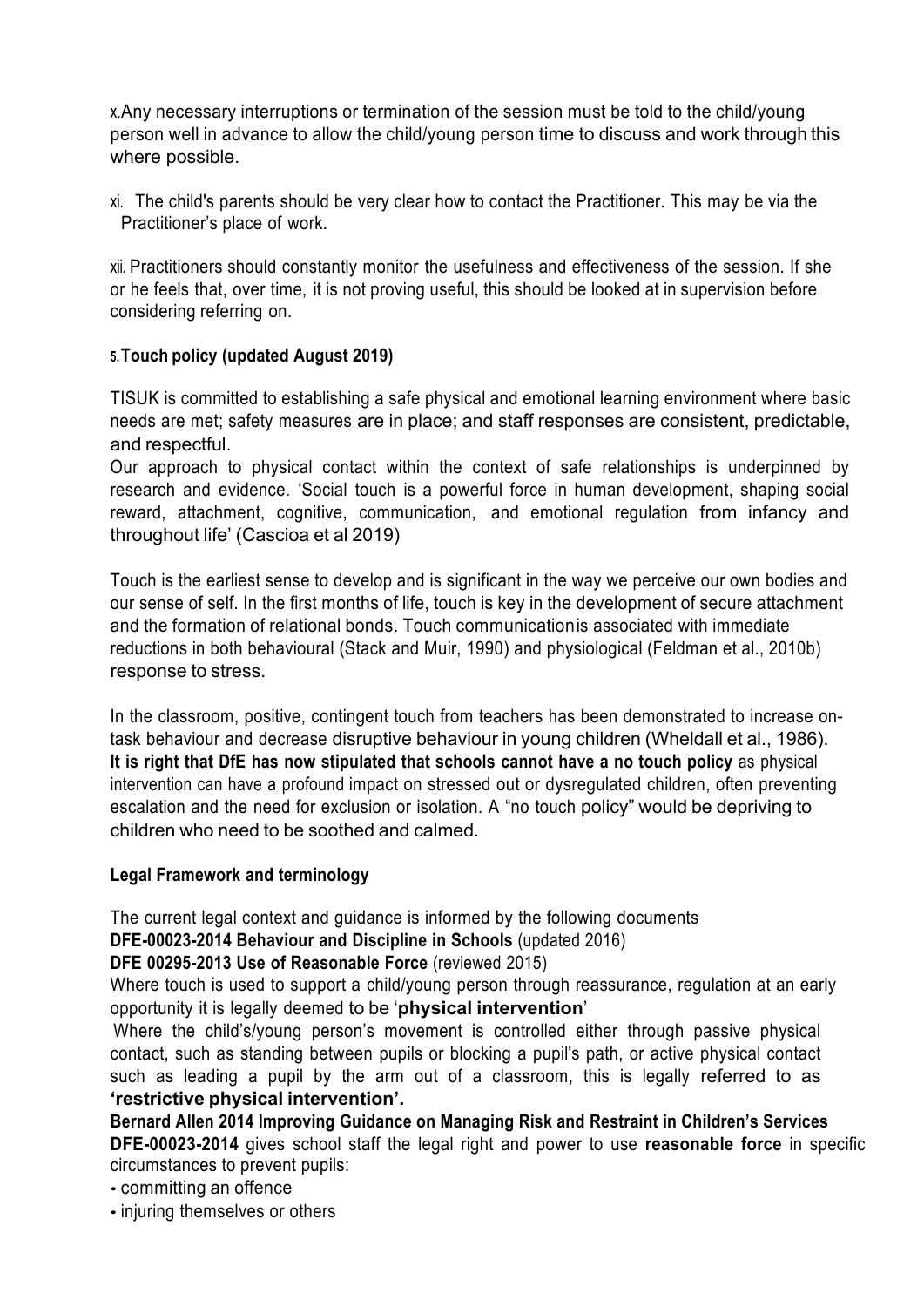- damaging property
- disrupting good order and discipline in the classroom.

**DFE 00295-2013 defines** the term '**reasonable force'** to cover the broad range of actions used that involve a degree of physical contact with children and young people. Force is usually used either to control or restrain. This can range from guiding a pupil to safety by the arm through to more extreme circumstances such as breaking up a fight or where a child/young person needs to be restrained to prevent violence or injury. 'Reasonable in the circumstances' means using no more force than is needed.

**Restraint** means to hold back physically or to bring a pupil under control and is used in extreme circumstances where the physical safety of the child/young person or another is in question. This is also referred to as **'restrictive physical intervention'.**

Where touch is used to support a child/young person through reassurance, regulation at an early opportunity it is legally deemed to be '**physical intervention**'.

In IATE we refer to **physical intervention** as the use of **safe touch** to support and regulate a child and **restrictive physicalintervention** as **supportive holding. They are not different or additional to those terms defined in law.**

### **DFE and ruling on reasonable force**

**DFE 00295-2013** permits **all** members of school staff have a legal power to use reasonable force when the situation satisfies the circumstances outlined above. This power applies to any member of staff at the school regardless of whether they have received training in restrictive physical intervention or not. It can also apply to people whom the head teacher has temporarily put in charge of pupils such as unpaid volunteers or parents accompanying students on a school organised visit or where a professional from another agency is working with the child/young person e.g., therapist

Further situations when physical intervention may be required include to

- remove disruptive children from the classroom where they have refused to follow an instruction to do so.
- prevent a pupil behaving in a way that disrupts a school event or a school trip or visit.

• prevent a pupil leaving the classroom where allowing the pupil to leave would risk their safety or lead to behaviour that disruptsthe behaviour of others.

- prevent a pupil from attacking a member of staff or another pupil, or to stop a fight in the playground.
- restrain a pupil at risk of harming themselves through physical outbursts.

The decision on whether to physically intervene is down to the professional judgement of the staff member concerned and should always depend on the individual circumstances informed by the risks of using physical intervention and the risks of not.

IATE believes it is fundamental, in meeting the emotional needs of the child/young person, to provide containment and appropriate boundaries to a child/young person. This may include preventing the child/young person escalating in the destructiveness of their behaviour. This can sometimes be a call for support by the child who may not be able to articulate this in any other way.

### **What is appropriate Safe Touch (physical intervention)**

**DFE 00295-2013** guidance is clear. It is not illegal to touch a pupil. There are occasions when physical contact, other than reasonable force, with a child/young person is proper and necessary. Schools should **not** have a 'no contact' policy. There is a real risk that such a policy might place a member of staff in breach of their duty of care towards a child/young person or prevent them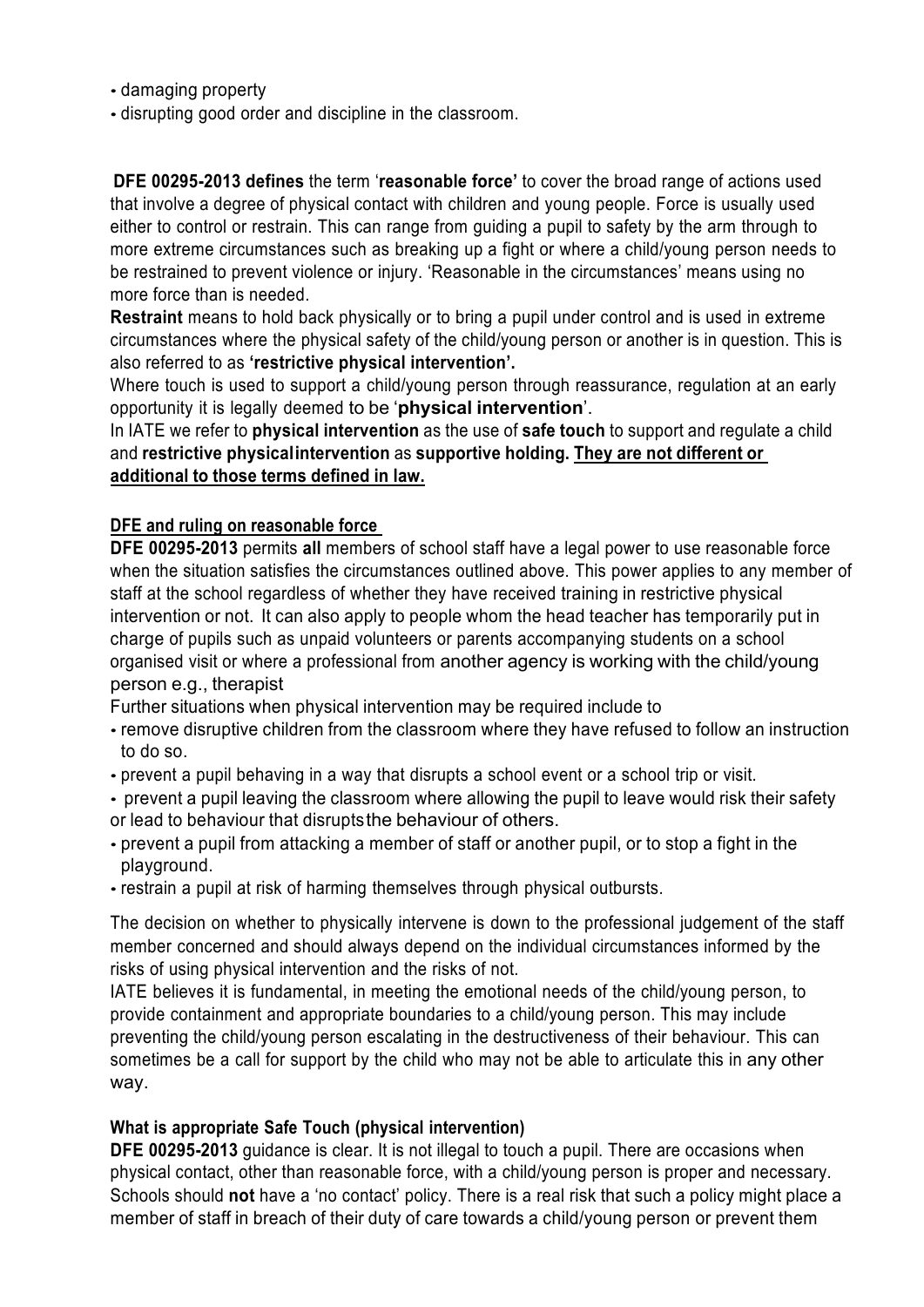taking action needed to prevent a pupil causing harm.

Used in context and with empathy, touch supports the development of strong, nurturing relationships with the children and young people we care for. It can support the development of an effective stress management system, altering a child's biochemical profile and balancing key emotional systems in the brain (Panksepp and Biven, 2012). It can also be key to developing fundamental social, behavioural and attention skills, whilst offering physical support to those children/young people who need it.

## **DFE 00295-2013** offers examples of appropriate use

- Holding the hand of the child at the front/back of the line when going to assembly or when walking together around the school.
- When comforting a distressed pupil.
- When a pupil is being congratulated or praised.
- To demonstrate how to use a musical instrument.
- To demonstrate exercises or techniques during PE lessons or sports coaching.
- To give first aid or medical support (administering an EPI pen or insulin injection)

In addition, /IATE supports the use of touch for the following reasons and circumstances: **Communication** – touch is an important aspect of communication and plays a significant role in establishing good connection with children and young people at early communication levels. (Nind and Hewett, 2006).

Where a child displays difficulty in focusing on the human voice, touch may be necessary to gain attention or reinforce other communication (e.g., hand on shoulder when speaking) or to function as the main form of communication. Touch enables staff and pupils to respond non-verbally or to respond to another person's own use of physical contact for communication and to make social connections. Touch may steady a child/young person who desperately seeks connection with an adult, confirming they have been seen and heard.

**Educational, Health and Care Tasks**- Touch can also be used to direct children in educational tasks and developing skills. Physicalprompting and support, gestural and physical prompts during learning activities such as hand-over-hand support and hand-under- hand support (particularly for children who have profound or complex additional needs)

Play activities naturally include touch. TISUK supports the use of attachment play activities as targeted interventions to build and develop supportive, nurturing relationships with children and young people. These activities involve appropriate physical contact. Physical support may also be necessary to include and teach, in activities such as PE or swimming or to carry out therapy programmes such as massage, sensory integration, occupational therapy, physical therapy either by the therapist or by another member of staff carrying out a programme or following therapy advice.

**Emotional and Physical Regulation** Touch is an effective way to communicate acceptance and emotional warmth. It can provide

containment and reassurance, communicating safety and comfort. Touch affecting both tactile and pressure receptors stimulate the central nervous system into a state of relaxation and calm. It affects both behavioural and neurochemical indicators of stress – decreased heart rate, blood pressure, cortisol, and oxytocin levels (Field 2016) resulting in a more relaxed, attentive state. Cautionary touch should be used with pupils who are sensitive to touch, touch defensive or may

have a history of receiving negative touch.

**Intimate Care**- occasionally children and young people may need support with personal care skills as a result of medical or additional needs. Touch is necessary in order to carry out and support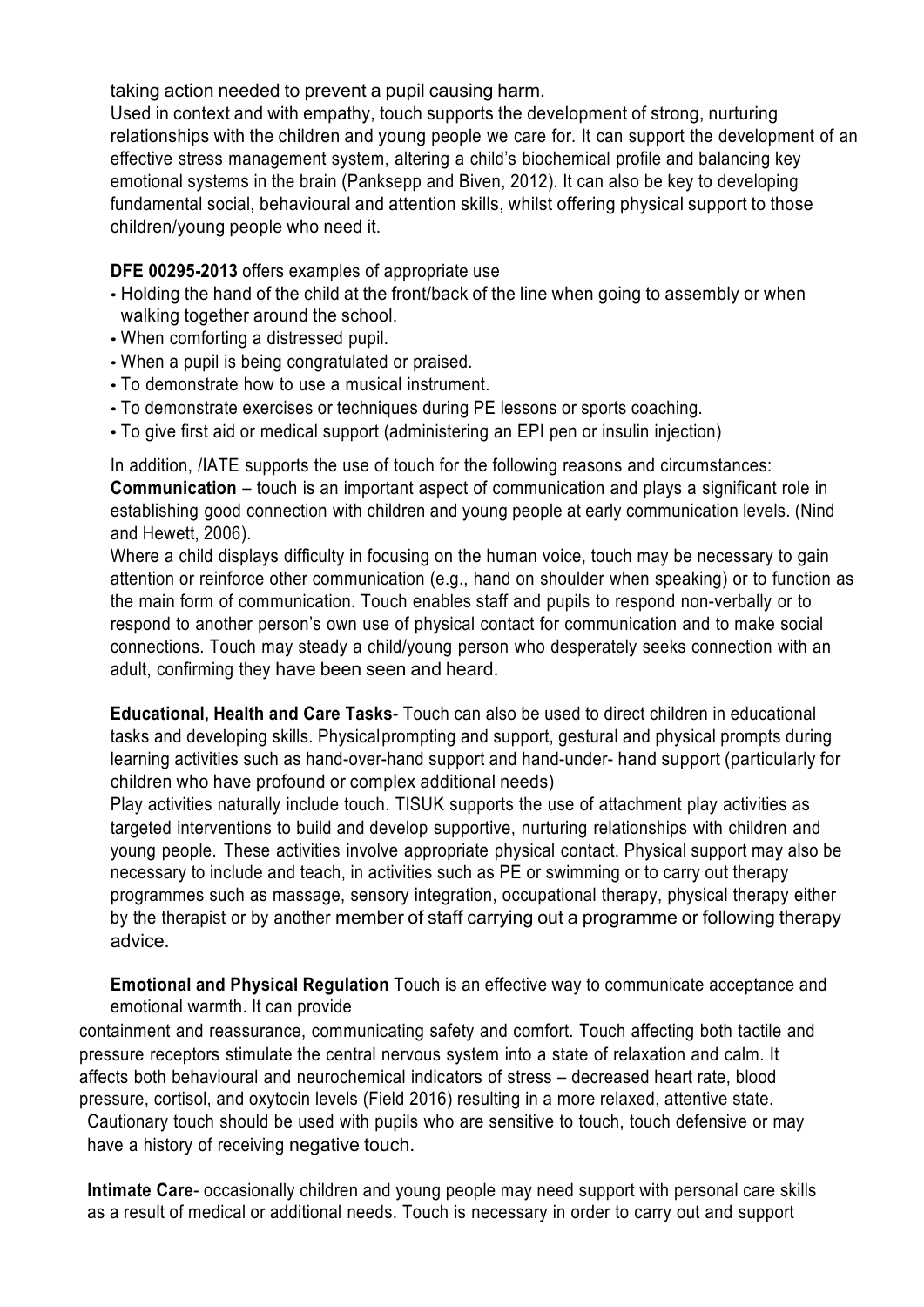pupils' personal care and intimate care routines. A separate **Intimate Care Policy** should detail procedures and responsibilities. Intimate care should only be carried out by staff that the child/young person is comfortable and familiar with.

# **Physical Intervention: Safe Touch: Key Considerations for Staff**

Staff should always consider the purpose and intended outcome of the use of safe touch (**physical intervention**). It should always be with the best interest of the child/young person at heart and meet an emotional or physical need in the child.

Staff should be aware of how safe touch may be interpreted by the child themselves, and by other people. So, use of safe touch, should always be preceded by a reflective process, on the part of the child professional. Communication of effective working practice with children/young people will ensure that physical intervention practices are not misinterpreted.

To protect themselves, staff should operate an open- door policy when delivering a programme of intervention involving safe touch or when supporting a pupil's sensory needs such as with massage or sensory integration session (if appropriately trained to do the latter). Staff must not lone work when providing intimate care or personal care programmes where the child/young person will be undressing and/or requiring physical support behind a closed door.

# **What Constitutes Inappropriate/Unsafe Touch?**

•Physical intervention should never be used as a form of punishment

•Touch that is instigated to meet a need in the adult is **not** deemed appropriate or safe e.g., to reassure the adult or make the adult feel better.

•Touch that replicates an element of a traumatic experience for a child/young person

•Any physical intervention that the child experiences as unwanted, uncomfortable, or invasive

(except in the use of restrictive physical intervention where safety is paramount)

•Touch with children/young people who are identified as sensitive to touch or touch defensive e.g., children with sensoryintegration/processing difficulties, ASC, or traumatic associations with touch

•It is not acceptable to kiss pupils. Occasionally younger children or children with complex needs may initiate a kiss between themselves and a member of staff as a genuine, instinctual demonstration of affection. It is the role of school staff to support children to understand safe touch and develop appropriate boundaries to keep themselves safe. Staff should withdraw from the situation, gently reminding the child of their role and appropriate people to demonstrate their affection to in this way.

•It is never appropriate to touch children/young people in the following areas: genitals, chest/breast, or bottom **References**

*Allen B (2014) Improving Guidance on Managing Risk and Restraint in Children's Services, National SEND Forum*

*Blackwell P. (2000) 'The influence of touch on child development: implications for intervention', Infants and Young Children, 19(11), pp. 25–39.*

Caldji, C., Tannenbaum, B., Sharma, S., Francis, D., Plotsky, PM., Meaney, MJ. (1998) 'Maternal care during infancy regulates the development of neural systems mediating the expression of fearfulness in the rat', Proceedings of the National Academy of Sciences of the United *States of America* 95: 5335-5340.

Caldji, C, Diorio, J, Meaney, MJ (2000) 'Variations in maternal care in infancy regulate the development of stress reactivity',

*Biological Psychiatry* Dec 15;48 (12): 1164-74.

Caldji, C., Francis, D., Sharma, S., Plotsky, PM., Meaney, MJ. (2000) 'The effects of early rearing environment on the development of GABAA and central benzodiazepine receptor levels and novelty-induced fearfulness in the rat', *Neuropsychopharmacology* Mar; 22 (3); 219-29 Caldji, C., Diorio, J., Meaney, MJ. (2003) 'Variations in Maternal Care Alter GABA, Receptor Subunit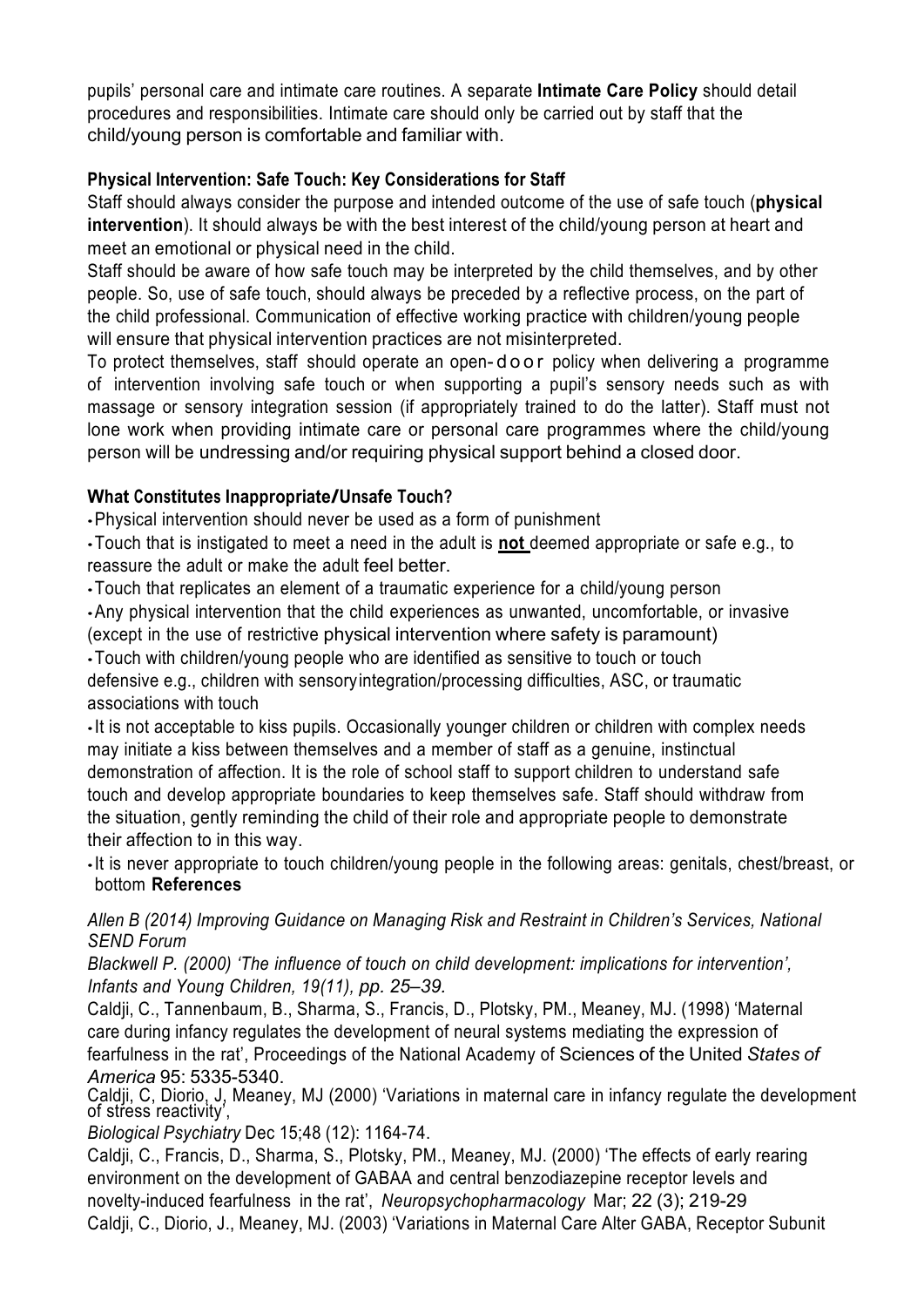Expression in Brain Regions Associated with Fear', *Neuropsychopharmacology* 28: 1950-1959 *Cascioa C, Mooreb D, McGloneb F (2019) 'Social touch and human development'Developmental Cognitive Neuroscience 35 (2019) 5–11*

*DFE-00023-2014 Behaviour and Discipline in Schools (updated 2016)DFE 00295-2013 Use of Reasonable Force (reviewed 2015)*

*Feldman R , Singe M , Zagoory , O (2010) 'Touch attenuates infants' physiological reactivity to stress' Dev. Sci., 13 (2010), pp. 271-278,*

*Field, T (2011) "Touch for Socioemotional and Physical Well-Being: A Review" Developmental Review. Volume: 30, Issue: 4, Publisher: Elsevier Inc., Pages: 367-383. 2011.Field, T (2016) 'Touch' 2nd Edition, MIT Press*

*Nind, M Hewett, D (2006) 'Access to Communication: Developing the basics of communication for people who have severe learning disabilities through Intensive Interaction' 2nd Edition, David Fulton Publishing*

*Panksepp, J and Biven, L. (2012) The Archaeology of Mind: Neuroevolutionary Origins of Human Emotion: W. W. Norton & Co New York. Royal College of Nursing (2016) Positive and proactive care: Reducing the need for restrictive intervention*

*Stack DM , , Muir D.W. (1990) 'Tactile stimulation as a component of social interchange - a new interpretation of the still face effect' Br. J. Dev. Psychol., 8 (1990), pp. 131-145*

*Wheldall, K. Bevan, K. Shortall (1986) 'A touch of reinforcement: the effects of contingent teacher touch on the classroom behaviour of young children' Educ. Rev., 38 (1986), pp. 207-216*

### **6 Dual Relationships:**

i. Practitioners should avoid taking on a child/young person with whom they would then have a dual relationship. Thus, they should therefore avoid taking on relatives, close friends, or intimates of their existing children/young people, or of themselves, as individual clients. Family therapy sessions with existing child clients, or joint sessions with a parent and the child, do not fit into this category.

i. Practitioners should avoid seeing clients in any social circumstances outside of the sessions. If the safety or the containment of the session becomes impaired and cannot be worked through satisfactorily the sessions may need to be terminated. Where this contact happens accidentally, e.g., bumping into a child/young person on the street, the impact of this needs to be considered in the session.

ii. Practitioners should be mindful when working with a child/young person who is being seen by a therapist, counsellor, or psychotherapist .

### **7 Confidentiality:**

a. If there is evidence of probable danger to the child/young person or any other child, e.g., when a child has made a disclosure in the session and is viewed to be at risk, the practitioner is **ethically bound** to disclose this to the appropriate body in the circumstances,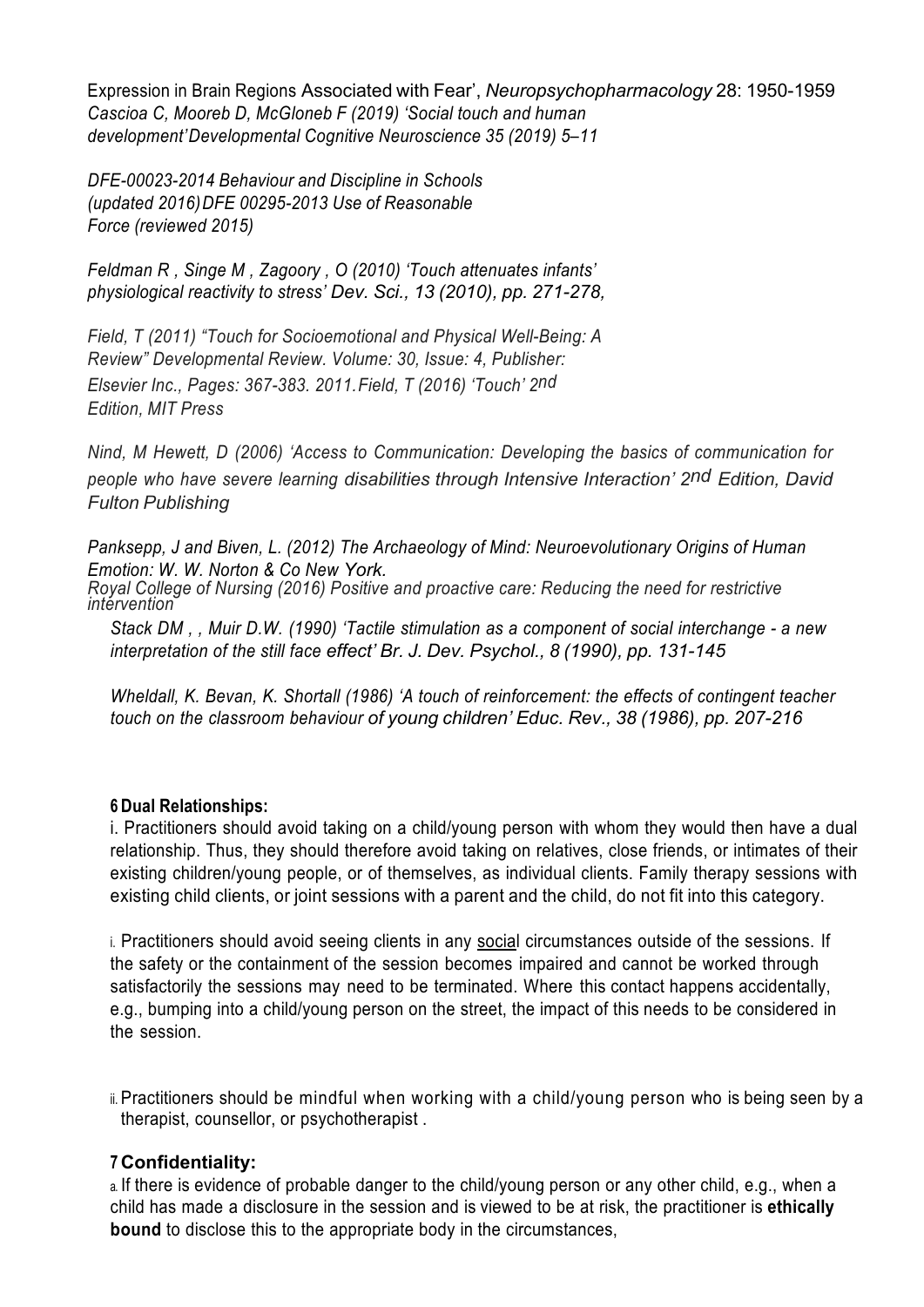e.g., the School Head, or the Social Services Child Protection Team direct. When a child has made or is threatening to make a suicide attempt, the practitioner will follow it up with their designated safeguarding lead immediately.

b. The practitioner must therefore make it clear to the child from the outset of the sessions, that where they believe the child to be in emotional or physical danger, they will have to tell someone, which may include disclosing details of actual sessions, so that the child is not at risk. The practitioner will endeavour to talk to the child, if possible, before talking to a third party.

c. In the school setting, the practitioner should ensure that he makes himself familiar with the school policy for disclosures, and the school's set of Child Protection Procedures.

If it is the case Practitioners must be very clear that they are not trained to deal with disclosures, only to report them. In other words, it is not up to them to make any decision as to the future of the child having reported the disclosure. They have neither the training nor resources to do so. There are systems set up to protect children and the practitioners are not always part of these.

d. Practitioners must keep detailed notes on any disclosure, and write down a verbatim account of what the child has said, the practitioner is ethically bound to report any medical issues about the child to their parent or to the appropriate person in the work setting, if relevant

## **8 Exceptions to Confidentiality:**

Apart from in the circumstances detailed above, all information provided by the child/young person in terms of exact content and process of thesession is confidential. However, the following exceptions apply:

- Parents and teachers can be given:
- general impressions
- guidelines for help.
- ii. Teachers and parents can of course be given information about the specifics of the session with the child's consent.

iii.When working in a multi-disciplinary team, relevant information is shared.

iv. In transfers and referrals mutually agreed between child/young person and practitioner, pertinent information may be shared with the new practitioner with the child/young person's permission.

v.For supervisory or teaching purposes, but the child/young person's identity is protected.

vi. When required by law (however courts are usually sympathetic to the desirability of keeping confidential sessions of this type confidential and, where applicable, the practitioner should ask the court for permission to do so).

vii. When any report to other professionals, e.g., GP, Psychiatrist, Child Protection Officer etc., is requested or exchanged involving disclosures of the child/young person's identity. It is of utmost importance to discuss in supervision whether or not to discuss with the child: a)the fact that the report is being written.

b)the contents of the report.